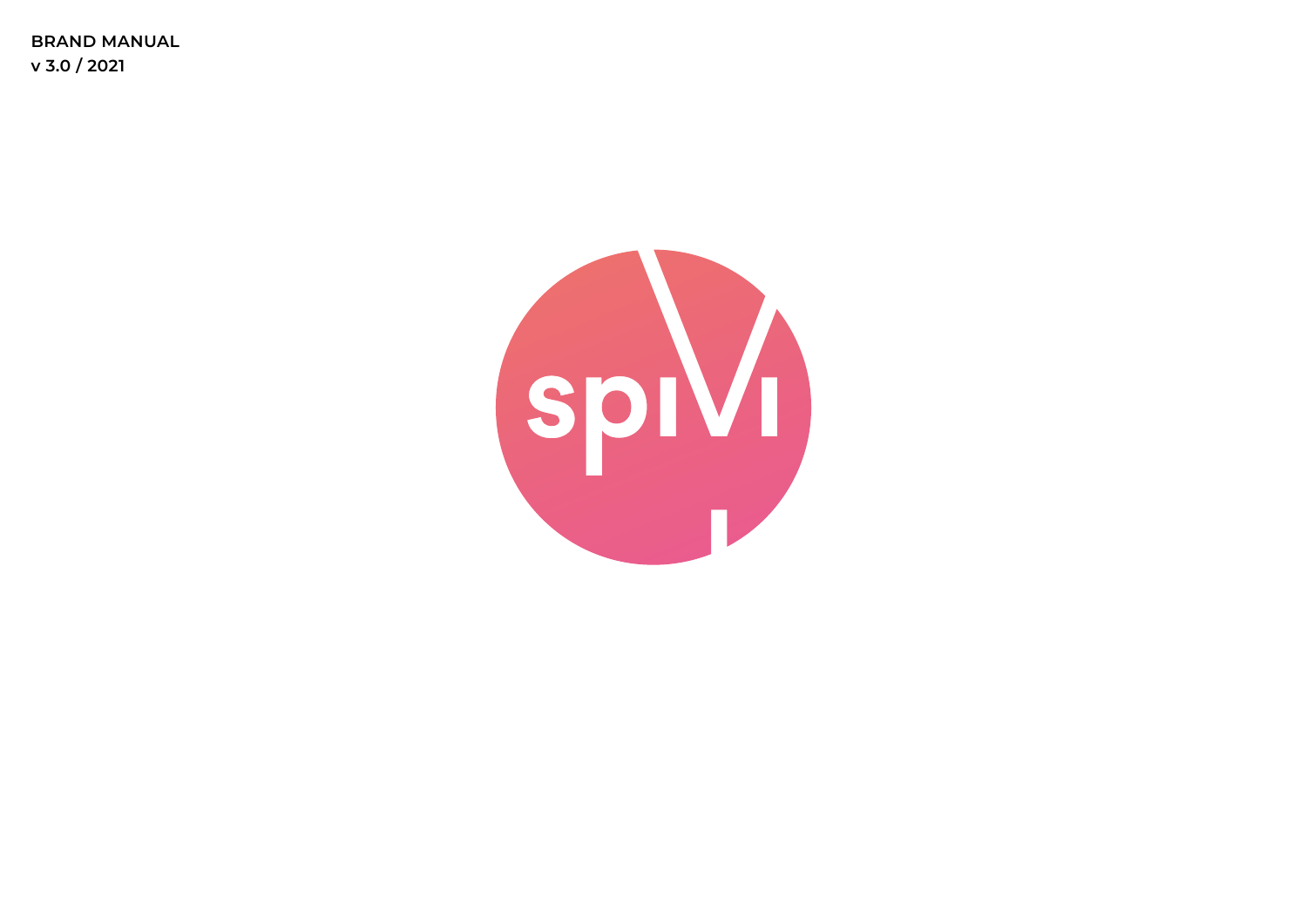

# **We create success stories.**

That needs to be communicated in everything we do.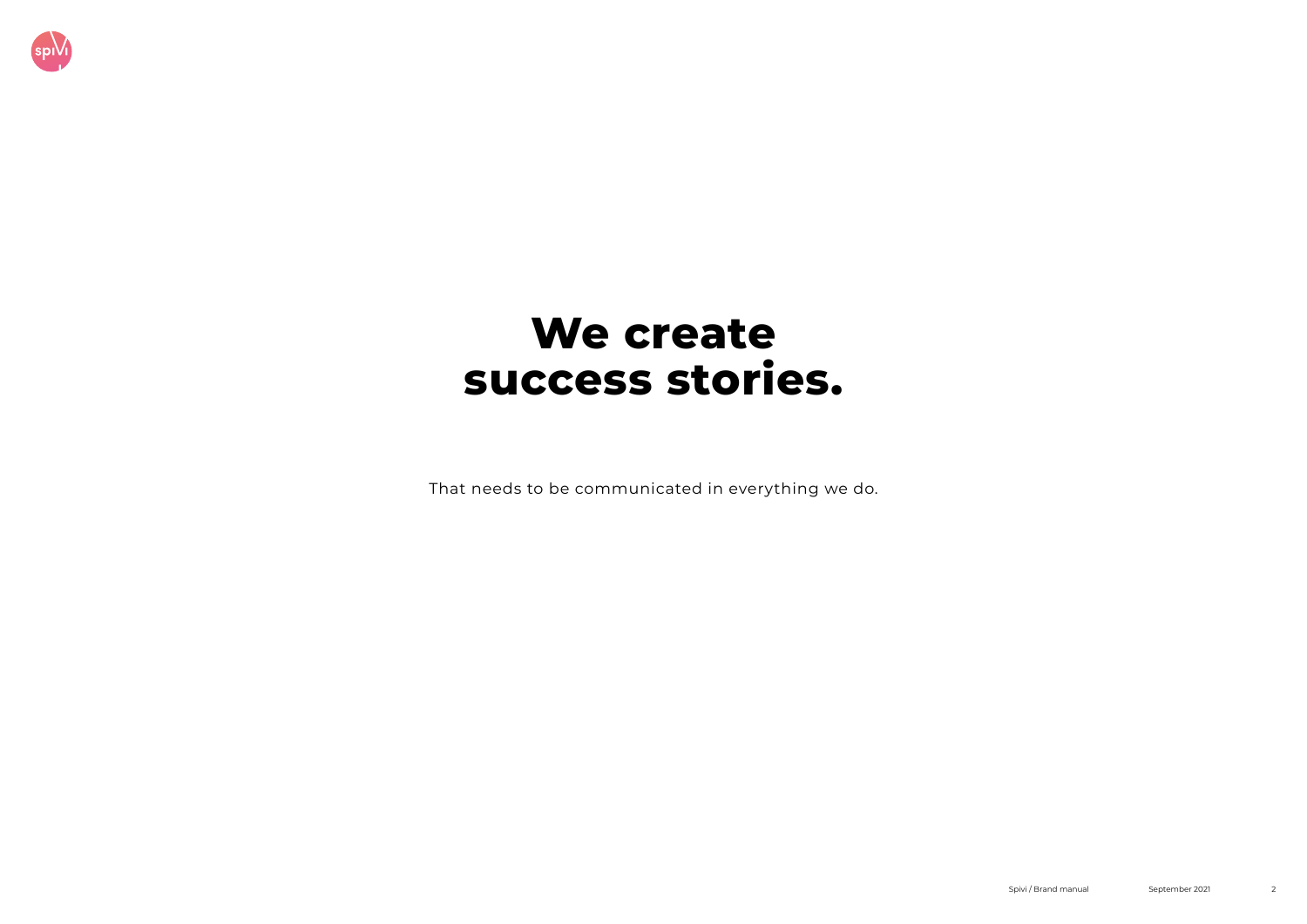

## **Table of content**

| <b>Introduction</b><br>About Spivi<br>Our vision, missions & values<br>Our identity | 4  | <b>World of imagery</b><br>Photography<br><b>Illustrations</b>             | 18 |
|-------------------------------------------------------------------------------------|----|----------------------------------------------------------------------------|----|
| Logotype<br>About Spivi<br>Our identity<br>Overall design language                  | 7  | <b>Digital communication</b><br>/design<br>Presentations<br>Mail signature | 22 |
| <b>Typography</b><br>Montserrat                                                     | 12 |                                                                            |    |
| <b>Color palette</b><br>Our Colors                                                  | 16 |                                                                            |    |

Weighting colors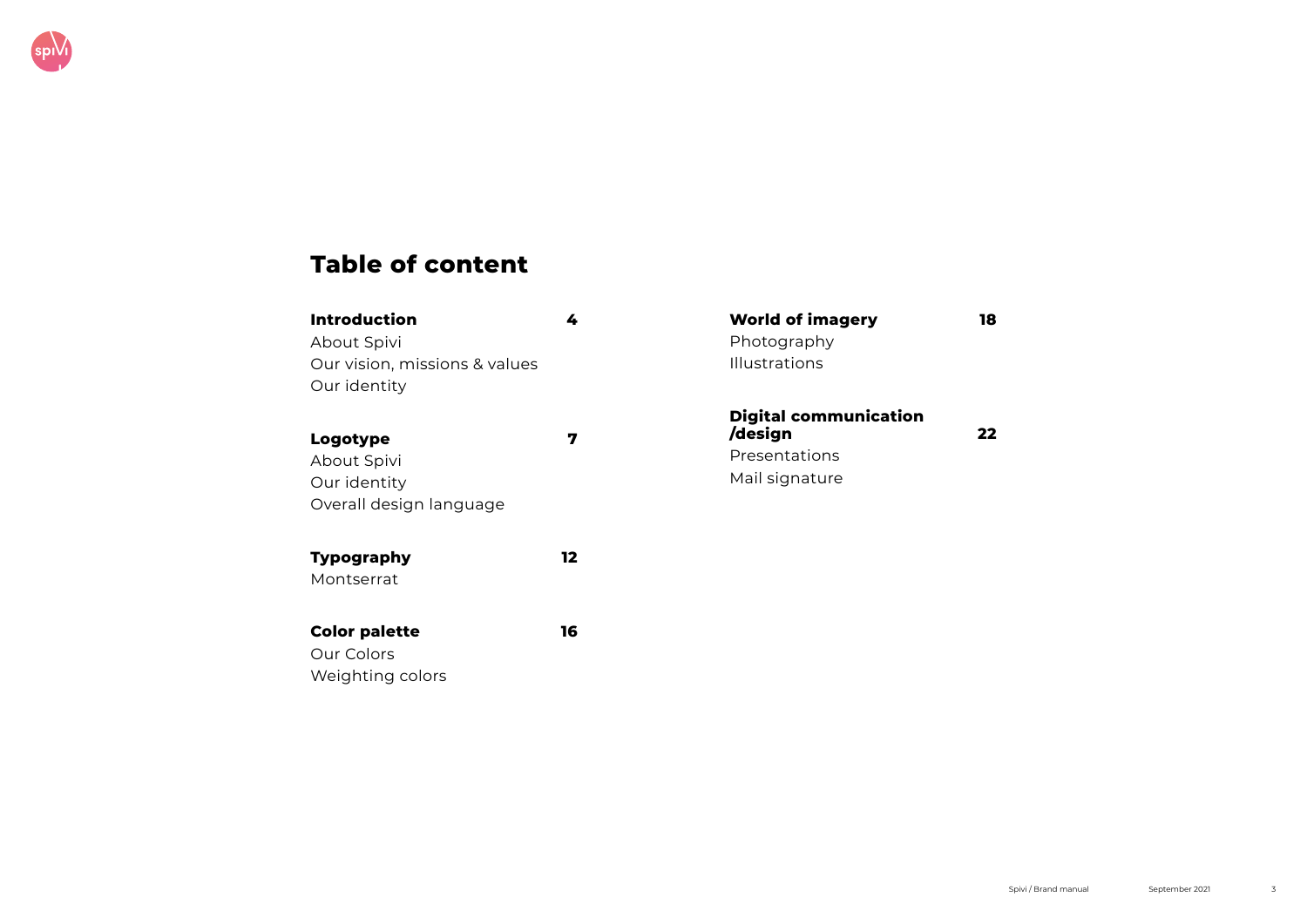

## **About Spivi**

We are a pan-Nordic alcohol beverage distributor who made it our mission to get great brands in the hands of their fans. Liquor to lips! By challenging and simplifying old market dynamics Spivi has quickly become one of the fastest growing and leading players in the region.

Established in Denmark 2013 we now consider the whole Nordic region our home market with headquarters in each capital.

We get people. By understanding brands and people, efficiently and with dedication, we offer brand success stories when emotionally connecting with the consumer. Also, we're like a family at Spivi. Unconditional love and dedication is in our culture. We're an experienced, professional and sharp team of industry loving, humble minds that dedicate our souls to create those hits with success stories.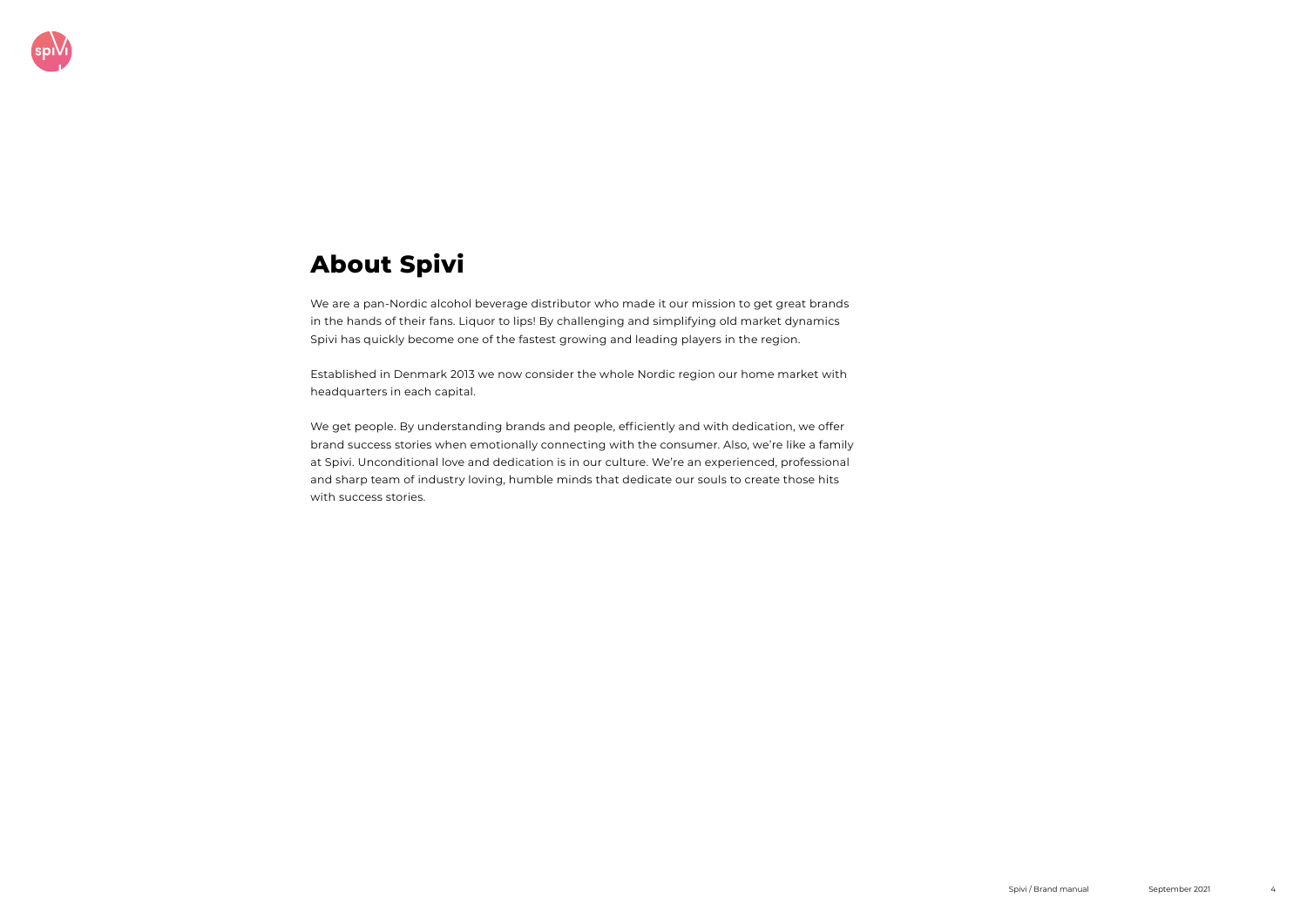

## **Our vision**

Our vision is to create a magic experience between people and our brands.

## **Our mission**

To efficiently and with dedication, offer brands commercial success stories when emotionally connecting with as many people as possible.

## **Our core values**

## **Dedication**

If a brand is in our portfolio, we are committed to maximizing its potential in the market.

## **Honesty**

To fully understand our brands and potential it is key to work with full transparency.

## **Confidence**

Experience, knowledge, and a failure-safe environment provides a confident organization.

## **Efficiency**

We take pride in being efficient, every step of the way, to maximize output.

*We are strong when we trust each other, pulling in the same direction and have fun together.*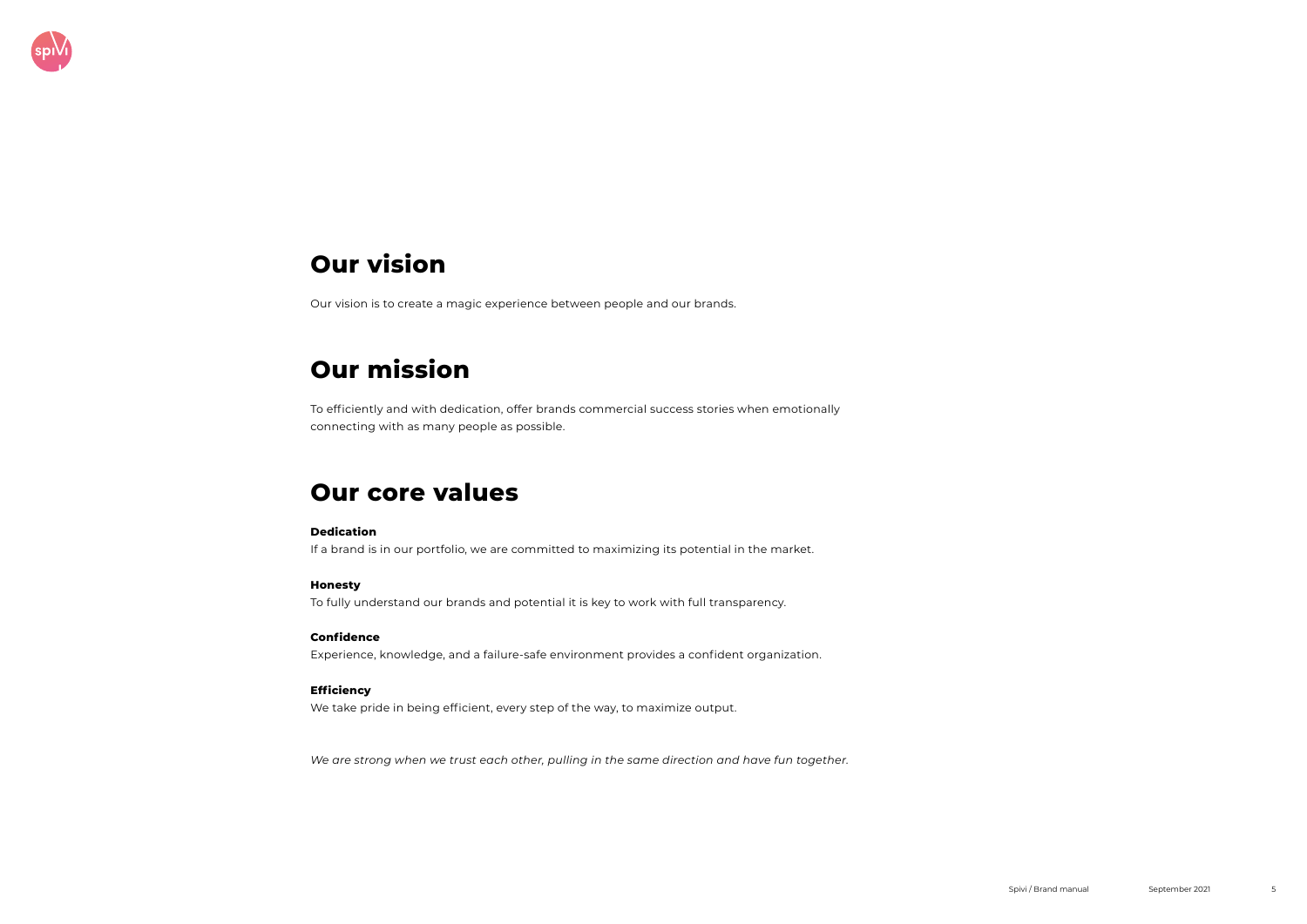

## **Our identity**

Our identity shall reflect our company. Unconditional love and dedication is in our culture. We're an experienced, professional and sharp team of industry loving, humble minds that dedicate our souls to create hits with success stories. But we also love efficiency. This is what our identity should tell you.

Our identity is clean, inclusive and direct. It's colorful with its imagery yet breathy. It's full of heart and sincerity (in images). As well is our tone of voice. We speak to both producer as well as consumer, none of them should ever be excluded.

We can never ever give an impression of being cluttered and/or unfocused. We strive for clarity, efficiency and honesty.

In order to be clear and thrustworhy as a brand, we need our identity to be experienced the same way in meetings, presentatations and in all connection points with the company.

Motto: Rather less is less than more is more, but with with the right content/word/image. We strive for dedication and efficiency.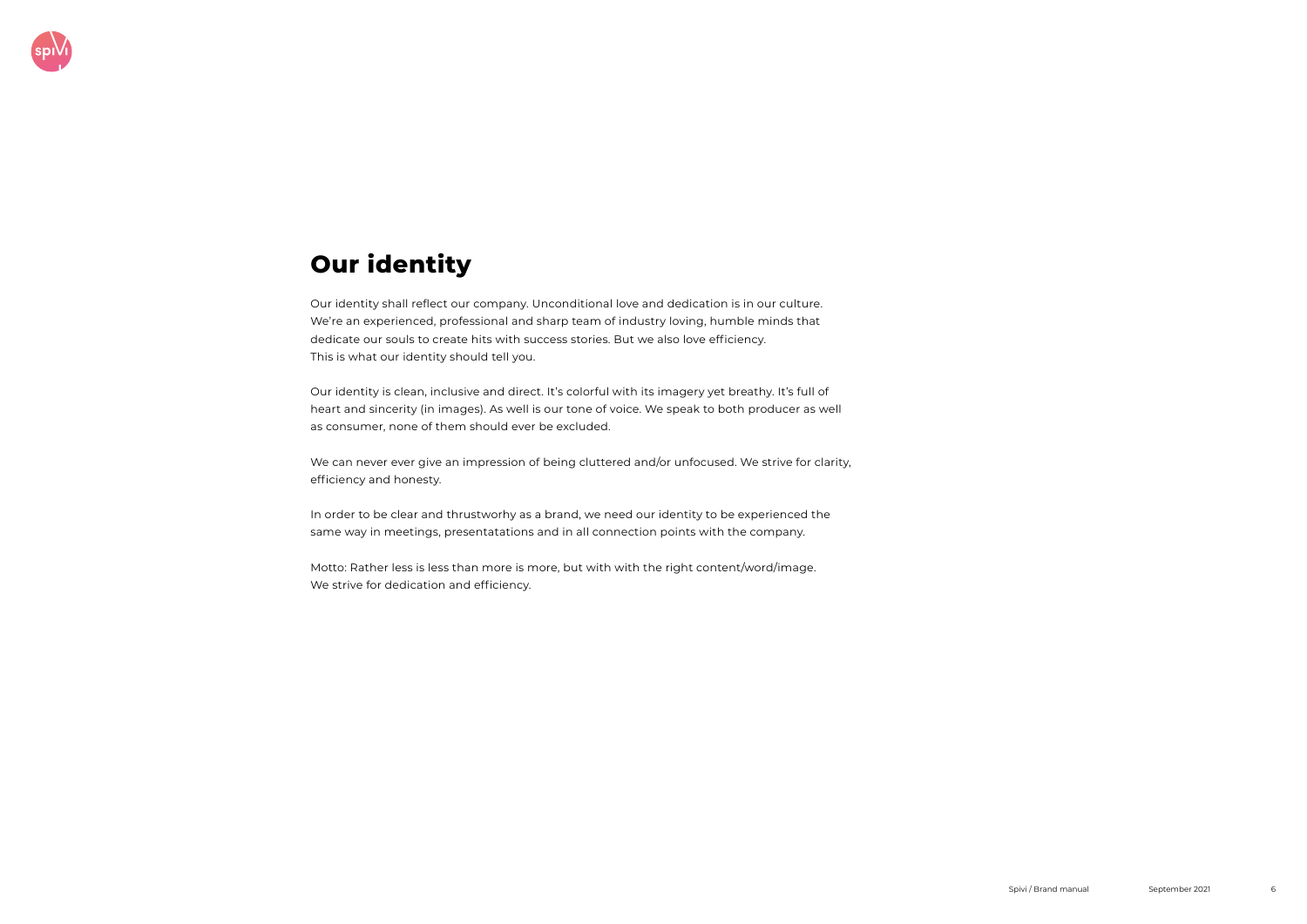# **Our logotype**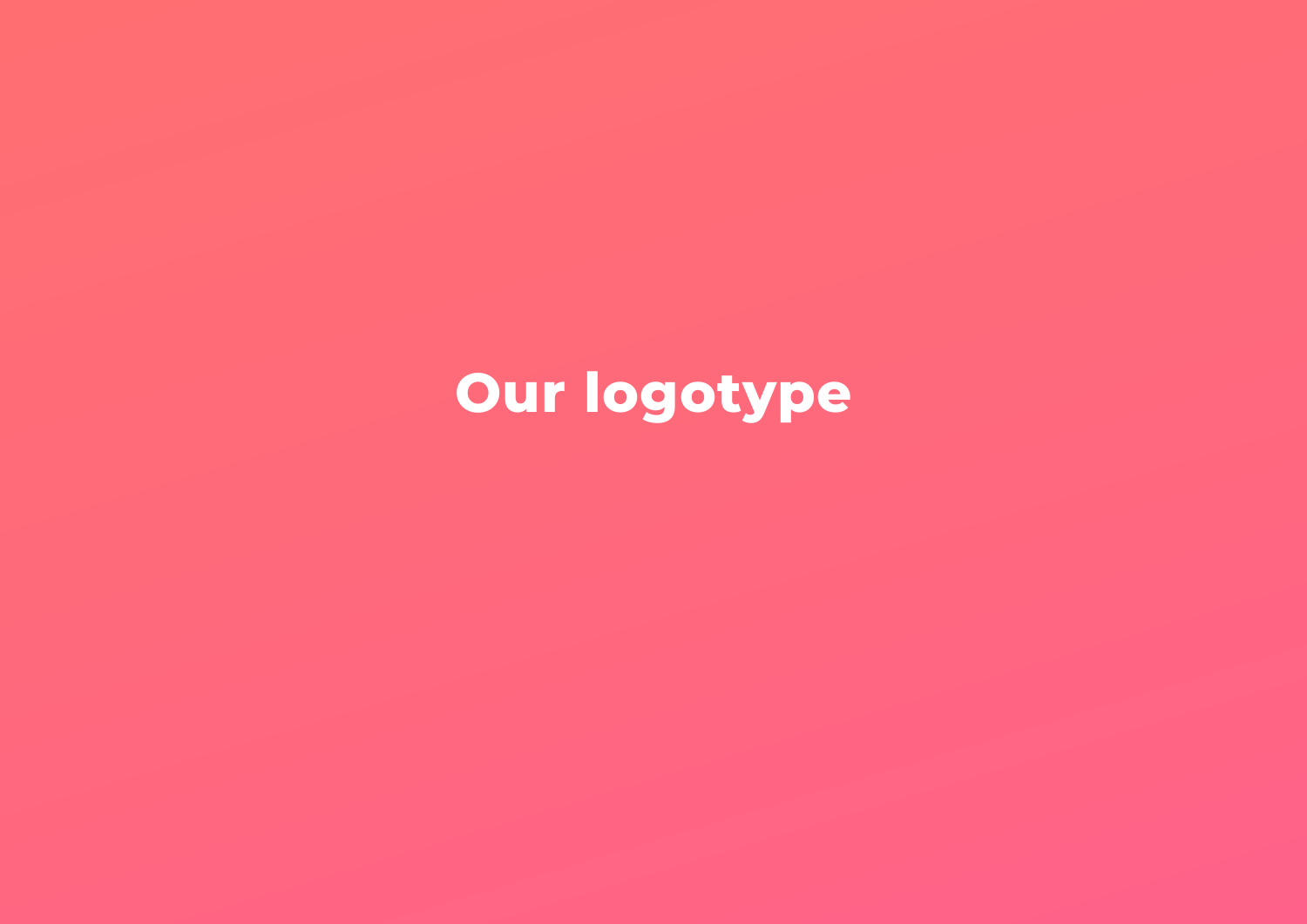

## **Our logotype**

Our logo is our soul. Its color with gradient are crucial, reflecting our energy and confidence, its solid foundation of belief and know how. It contains our values such as dedication, confidence, honesty and efficiency.

#### **Main logo**

Our colorful main logo shall always be used when possible. However the logo can only be on white background (or very very light image). This logo is always to use as a first choice.

#### **What not do do**

The logo can never be tilted or distorted.

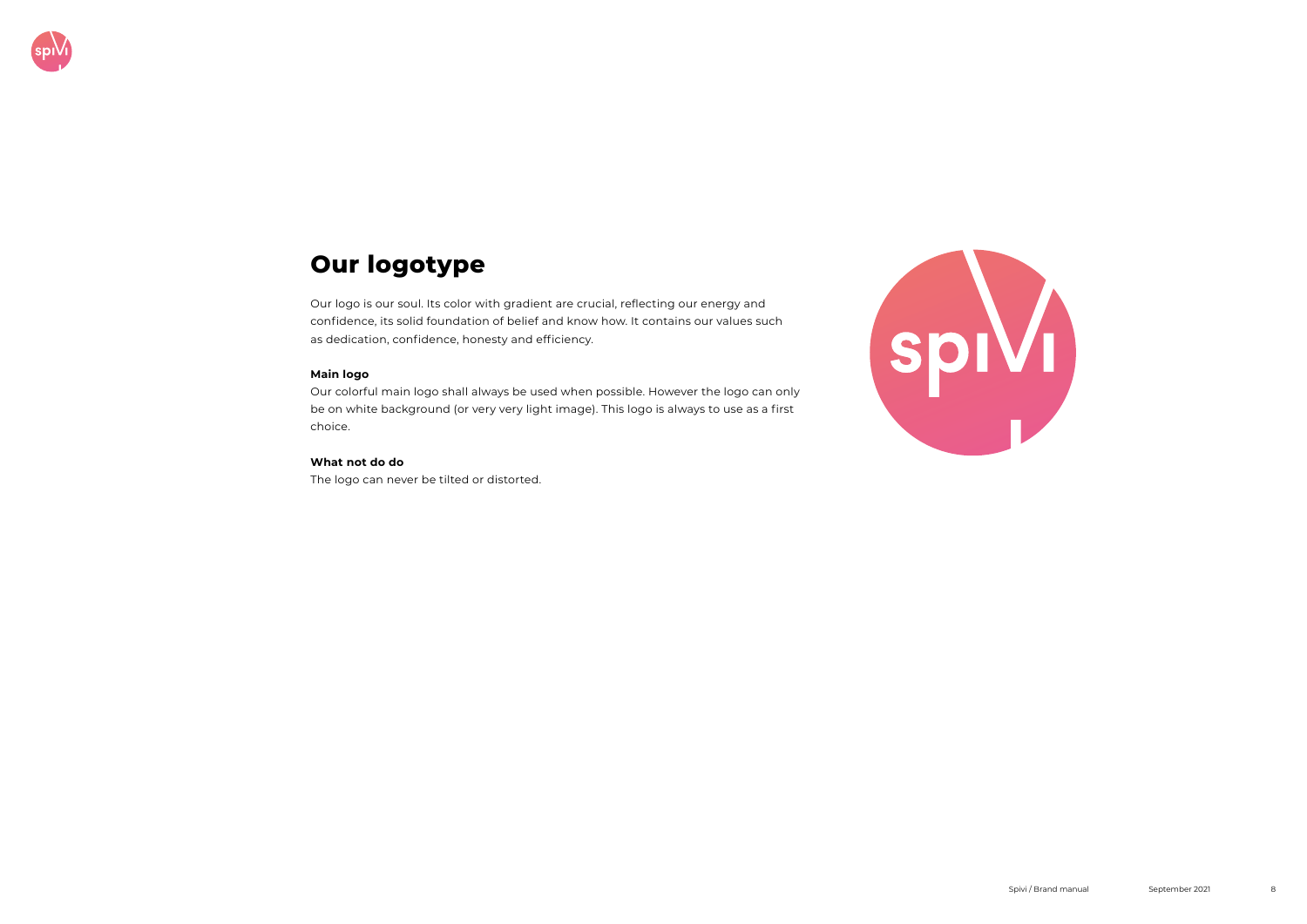

## **Variations of our logotype**

#### **Main logo**

Our colorful main logo shall always be used when possible. However the logo can only be on white background (or very very light image so it doesn't collide with logo). Its also allowed to used on a sign on a facade, then used with white background.

#### **White logo**

There will be times when color print/use is not possible, then white logo shall be used.

#### **Black logo**

When none of above is possible: we use it as black.

### **Main principal**

Our main colorful logo is always our primary choice, since white canvas is a part of our identity. If that is not possible, try changing background/foundation to make colorful logo work. Black/ dark background is not a part of our identity.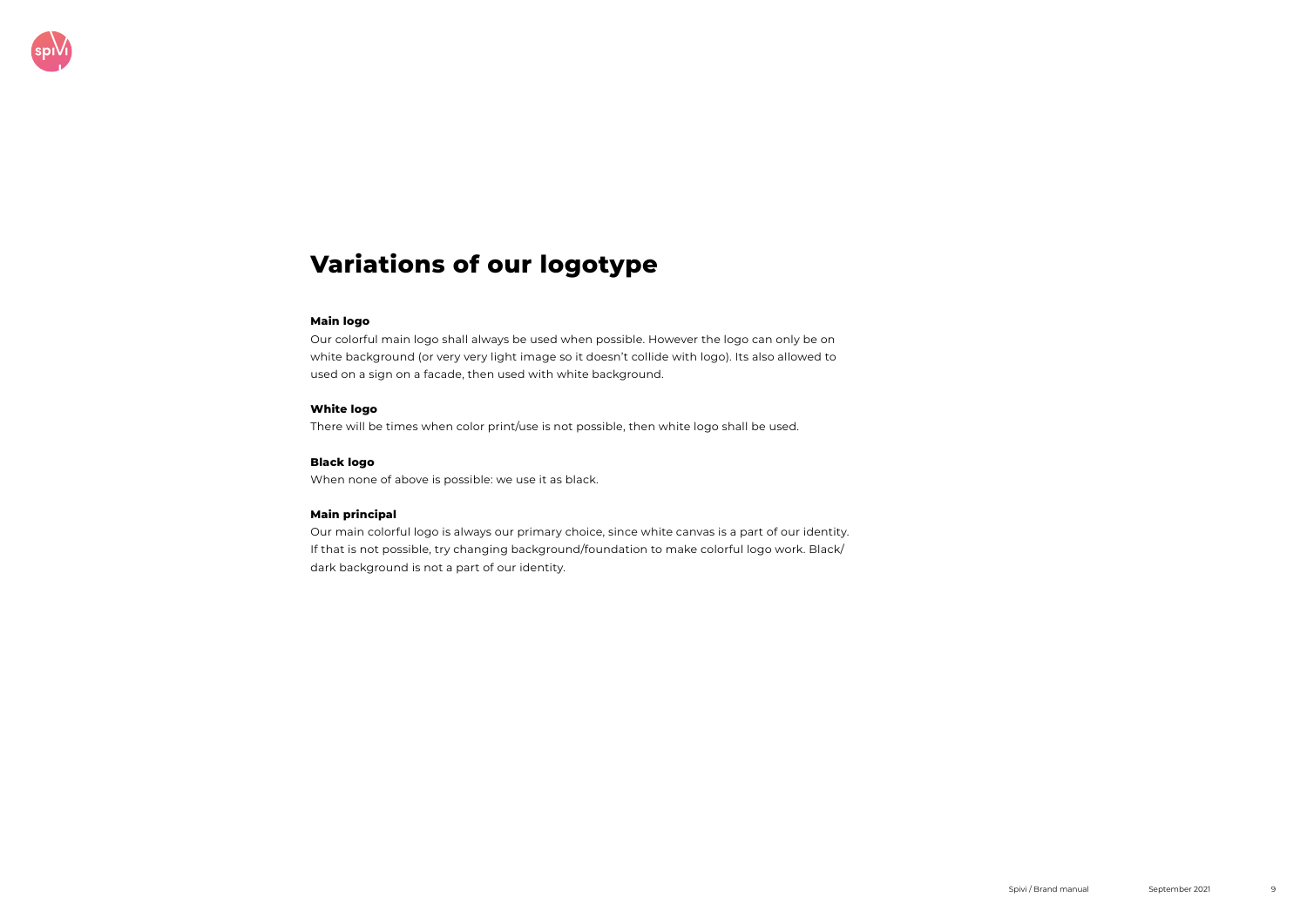

## **How to apply our logo**

#### **Free zone**

Free zone is that minimal of free area or marginal that needs to surround our logo when ever applied on digital and print. That free zone needs to be negative space/white.

**Smallest logo allowed:** 12 mm in print, in digital xx px

**Never tilt logo**

**Never edit nor distort within logo**





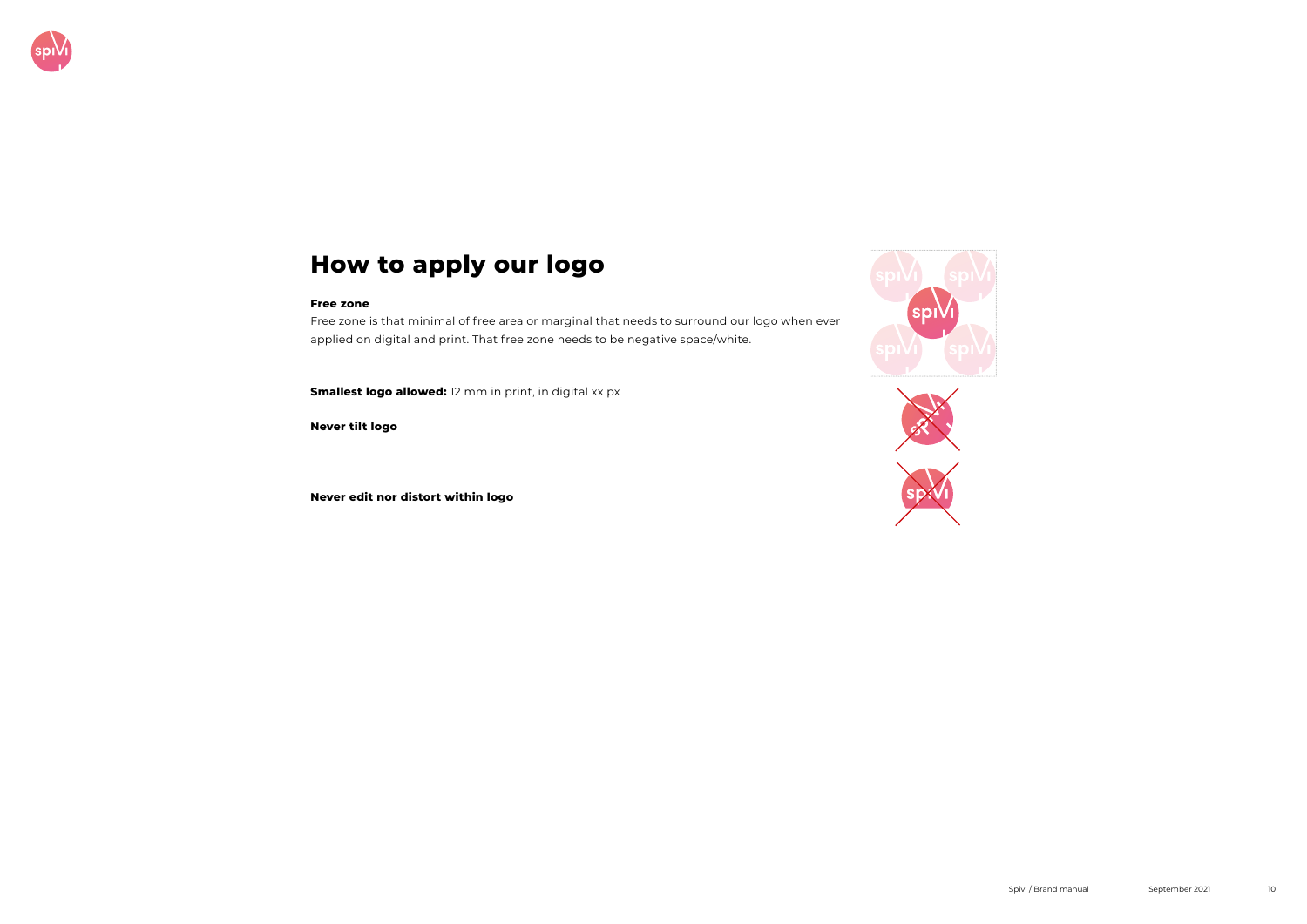

## **Overall design language**

Our tone of voice is confident and efficient, yet honest and friendly.

Our design language reflects that by using a clean and direct design. Since we love efficiency, we don't add anything without purpose. Everything is created and done for a reason. Images and text are there for a reason. White canvas is almost always our base, creating a clean plate. And most importantly, our design language needs to be friendly, inclusive and approachable. When color is needed we use our Spivi Red or our Spivi Gradient coming from our logo, showing our energy.

Or motto is rather less is less but with the right thing/content.

Same goes for text, it needs to be friendly and inclusive while always having a professional tone. Nothing more than needed is added.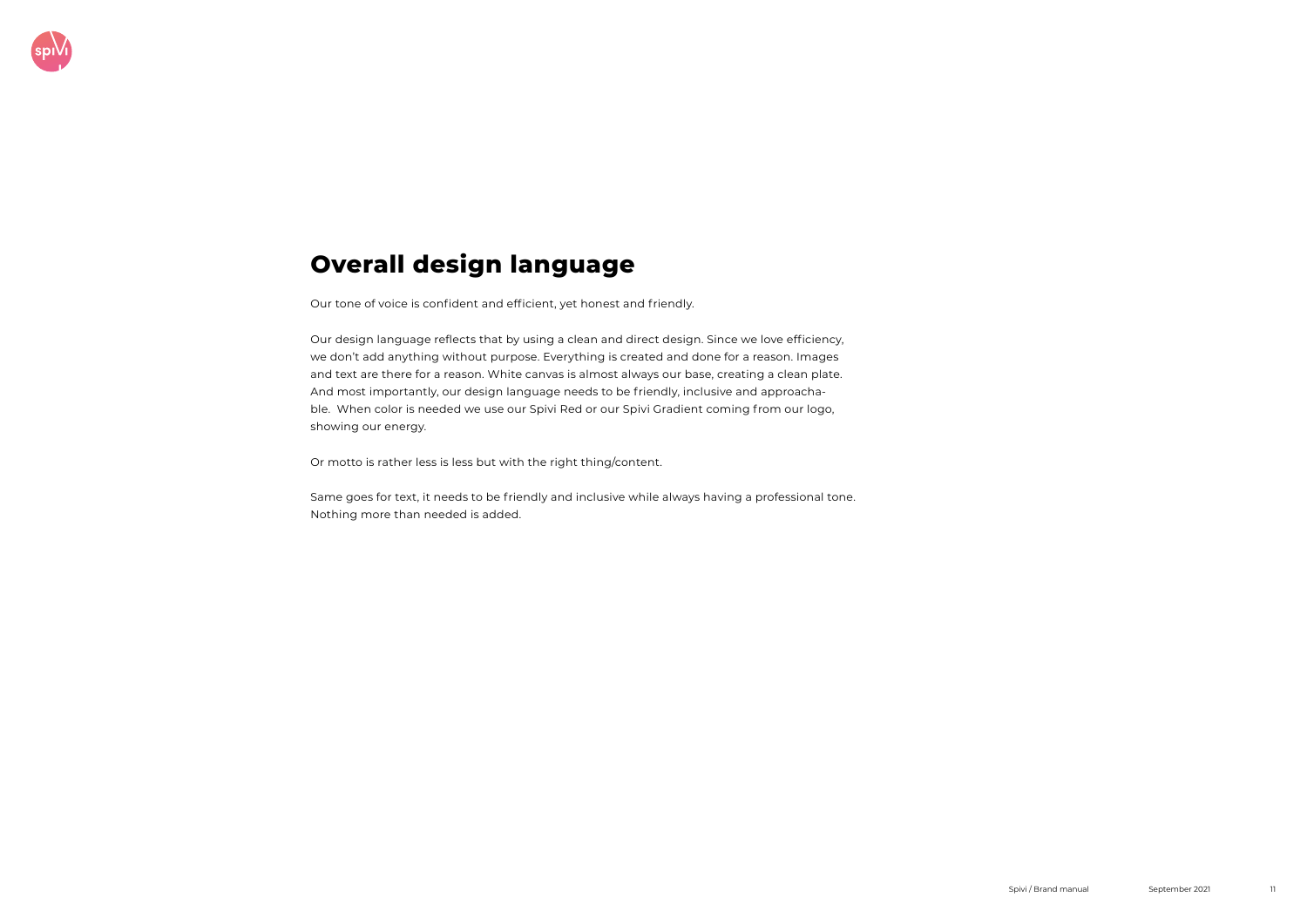# **Our typography**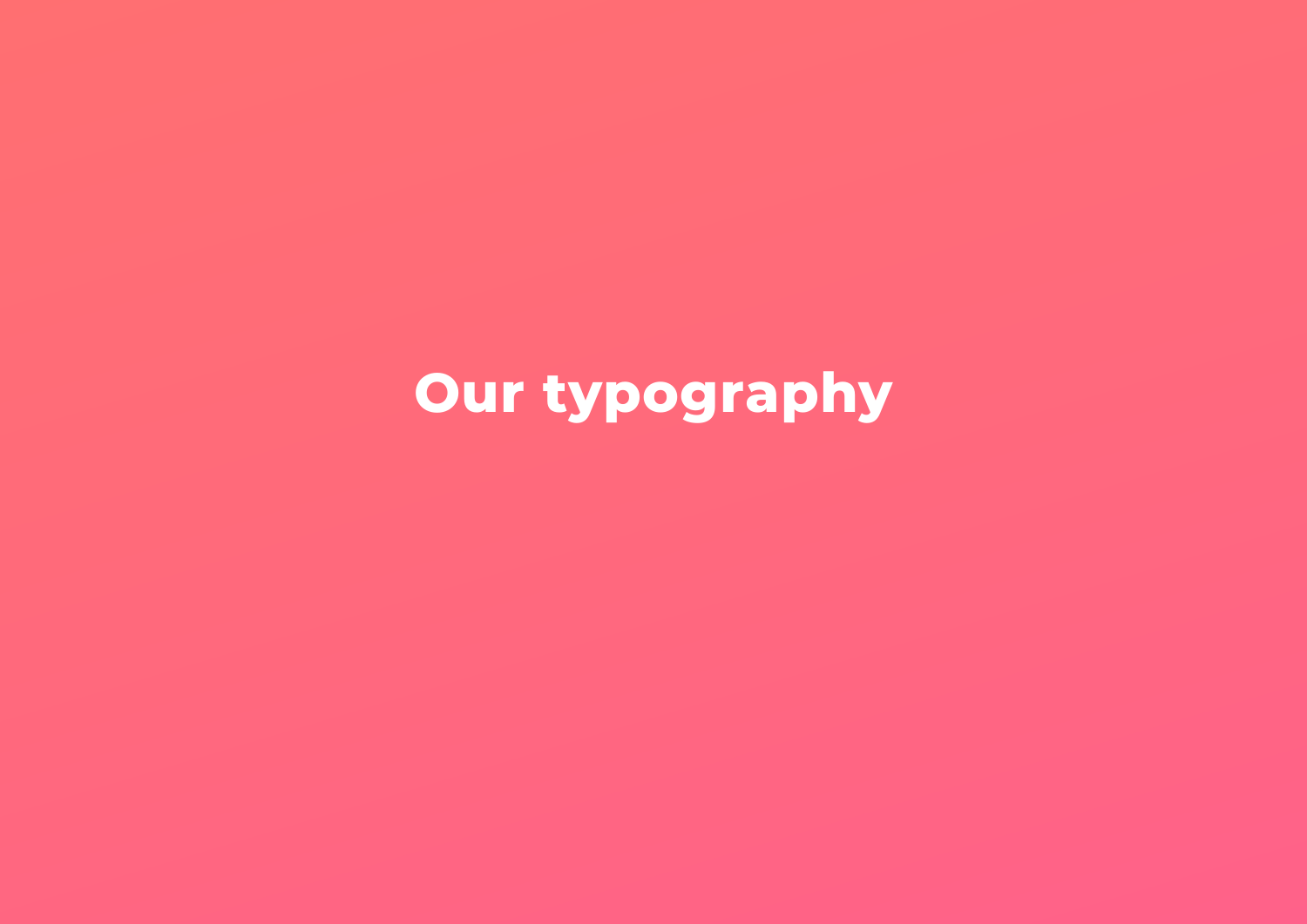

## **MONTSERRAT - our main typeface**

Montserrat is a modern typeface, solid and graphic with a slightly rounded feeling, yet has a classic touch (it's an alteration of the classic typeface Gotham). Monterrat is Spivis main typeface and needs to be used in all communication.

Our typeface completes our clean and direct design language, by being sans serif and geometrical. It needs to be heavier in weight in headings to give us character and with a lighter bodytext to create that magic balance between confident and humble/inclusive.

Our typeface carries our confidence yet it is being inclusive and welcoming, when designed with needed heavier weight for headings and lighter for body.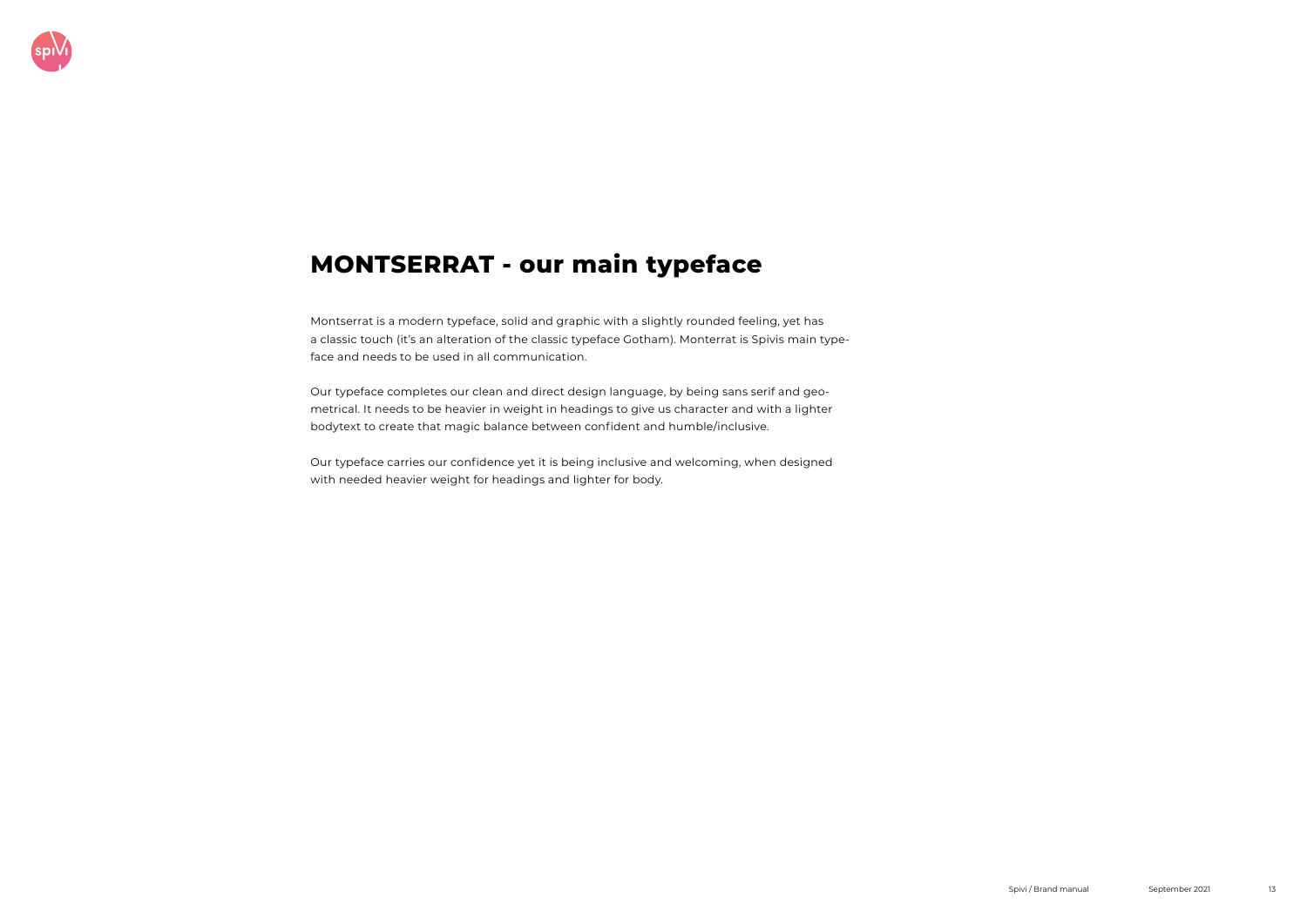## Montserrat Medium

## Montserrat Regular

Abcdefeghijklmnopqrstuvwxyzåäö ABCDEFEGHIJKLMNOPQRSTUVWXYZÅÄÖ 1234567890

Abcdefeghijklmnopqrstuvwxyzåäö ABCDEFEGHIJKLMNOPQRSTU VWXYZÅÄÖ 1234567890

## **Montserrat Extrabold**

**Abcdefeghijklmnopqrstuvwxyzåäö ABCDEFEGHIJKLMNOPQRSTUVWXYZÅÄÖ 1234567890** 



## **Montserrat**

To complete our clean and direct design language, we're are using a typeface that is solid and graphic with a slightly rounded feeling, yet has a classic touch (it's an alteration of the classic typeface Gotham).

#### **Montserrat Extrabold**

All headings should be in Extrabold (regardless if print or digital, if heading such as H3 or smaller is used then use Bold.

#### **Montserrat Medium**

Montserrat Medium is used for bodytext that is used online (color#404040, never in solid black).

#### **Montserrat Regular**

Montserrat Regular is used for text such as presentiatons or in solid print.

Montserrat is a google font and both free and easy implemented onto web and PPT.

We never put any text in only capitals, that gives an impression of screaming. We don't scream.

For buttons we use capitals with kerning +75.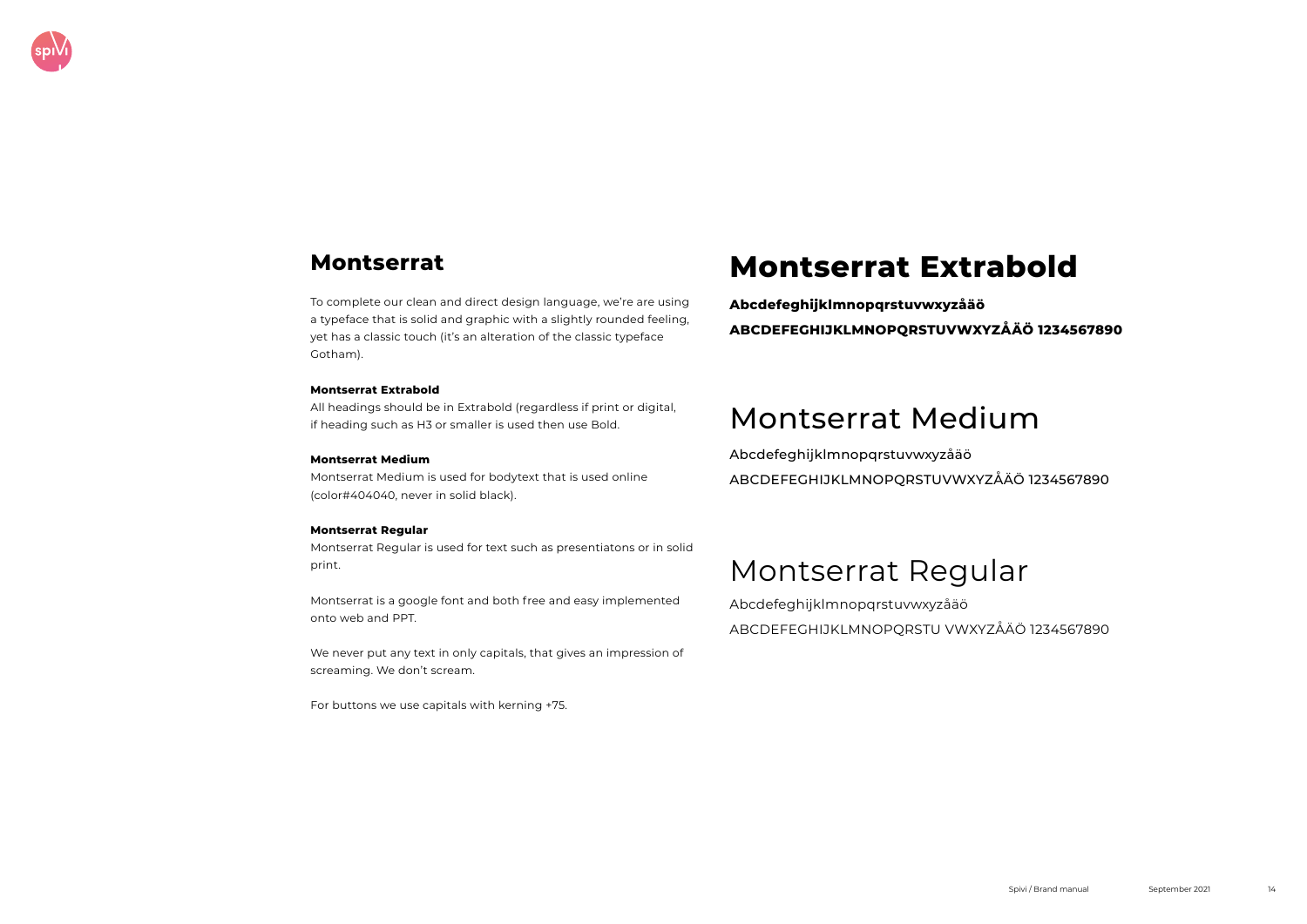

## **Typographical settings**

To complete our clean and direct design language, we're are using a typeface that is solid and graphic with a slightly rounded feeling, yet has a classic touch (it's an alteration of the classic typeface Gotham). The typeface needs to carry confidence yet be inclusive and welcoming. It should be used with the balance of both.

### **Bodytext for presentations:**

Montserrat Regular in 10/16 pt .

**Headings presentations** Montserrat Extrabold in 20-24 pt/28pt.

## **Dividers presentations**

Montserrat Extrabold in 50pt/56pt

Montserrat is a google font and both free and easy implemented onto web and PPT.

We never put any text in only capitals, that gives an impression of screaming. We don't scream.

#### **Buttons on website**

Montserrat Bold with kerning +75.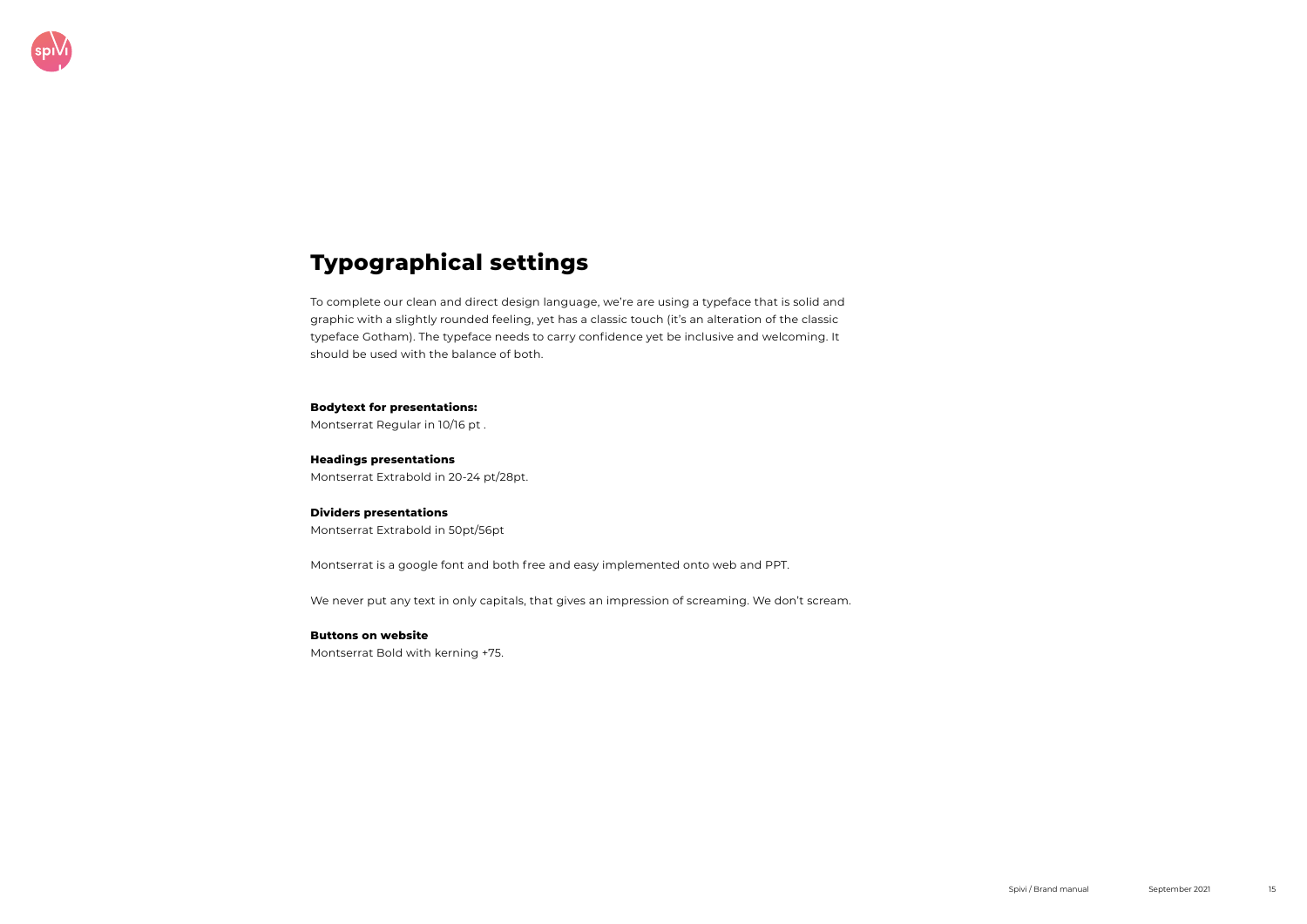# **Our color palette**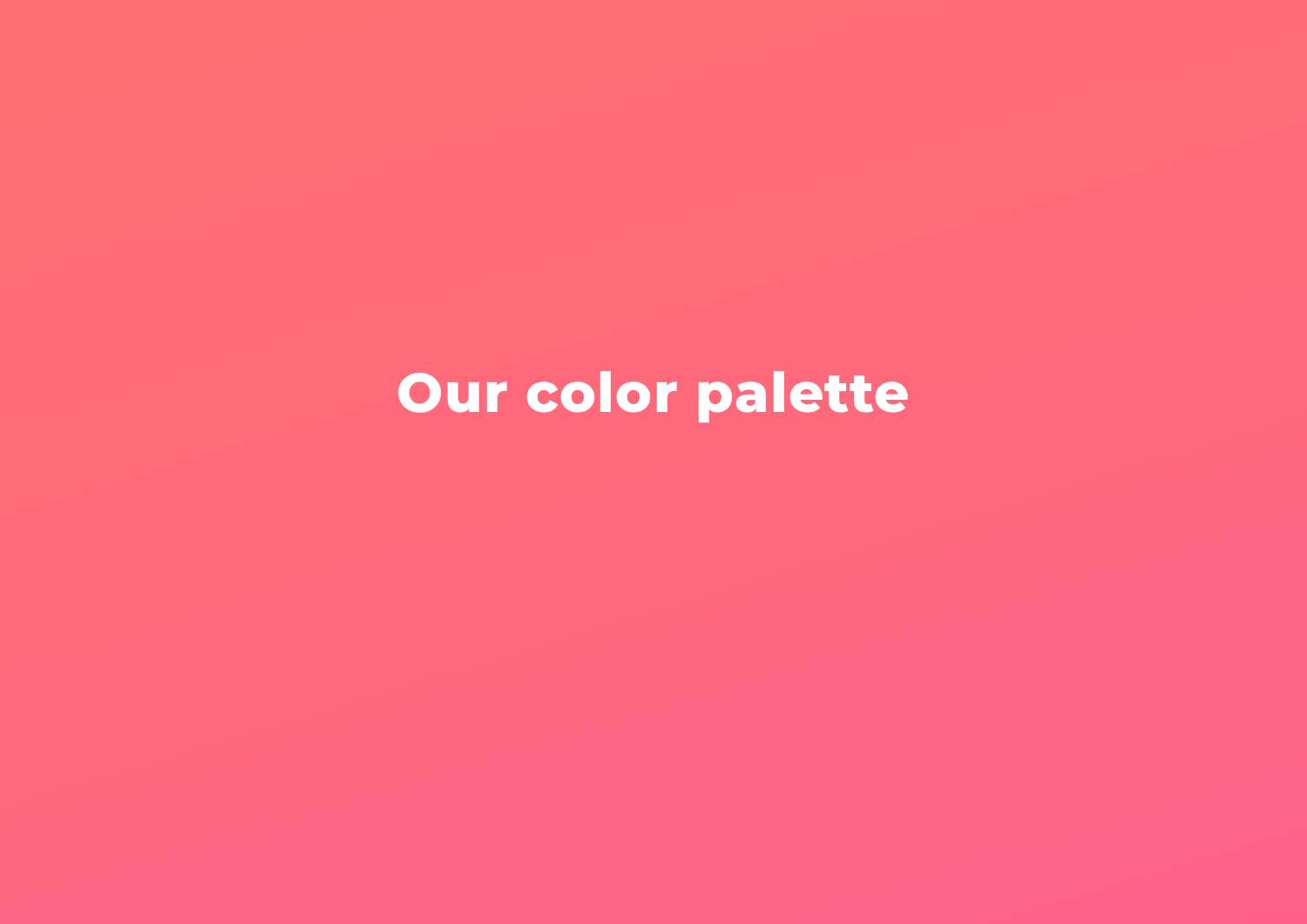



## **Colors**

Our base is a always a white canvas, using black text. The addition of colors is mainly created with imagery.

However the usage of our accent colors are crucial. Colored text is only used on activation, such as buttons online.

White is a very important part of the color palette, and needs to be used actively to create contrast to logo and images. This is to create a clear and distinct expression.

### **Spivi Red**

Our spivi color is to highlight and navigate such as buttons or menue when digital,RGB: 232,115,118. And as hyperlinks in interactive pdfs or presentations.

#### **Spivi Gradient**

The gradient used as a divider in presentions, or as a highlighter for quotes for example.

### **Black**

Black is used on all text, use a 95% black or #404040.

## **Buttons on website**

Buttons shoule be in Spivi Red.

## **Spivi Black**

PMS: Black 6 U RGB: 0, 0, 0 HEX: #0404040



| 100% WHITE         | PMS: xx U         |
|--------------------|-------------------|
| RGB: 255, 255, 255 | RGB: 232,115,118  |
| HFX: #FFFFFF       | HEX: ##e87376     |
|                    | CMYK may not be   |
|                    | used for this red |

#### **Spivi Gradient**

From #ED706E to #EA5D8F with and angle of -60° (pink in bottom and a apricot up top Or in RGB: 232,115,118 to 234,93, 143

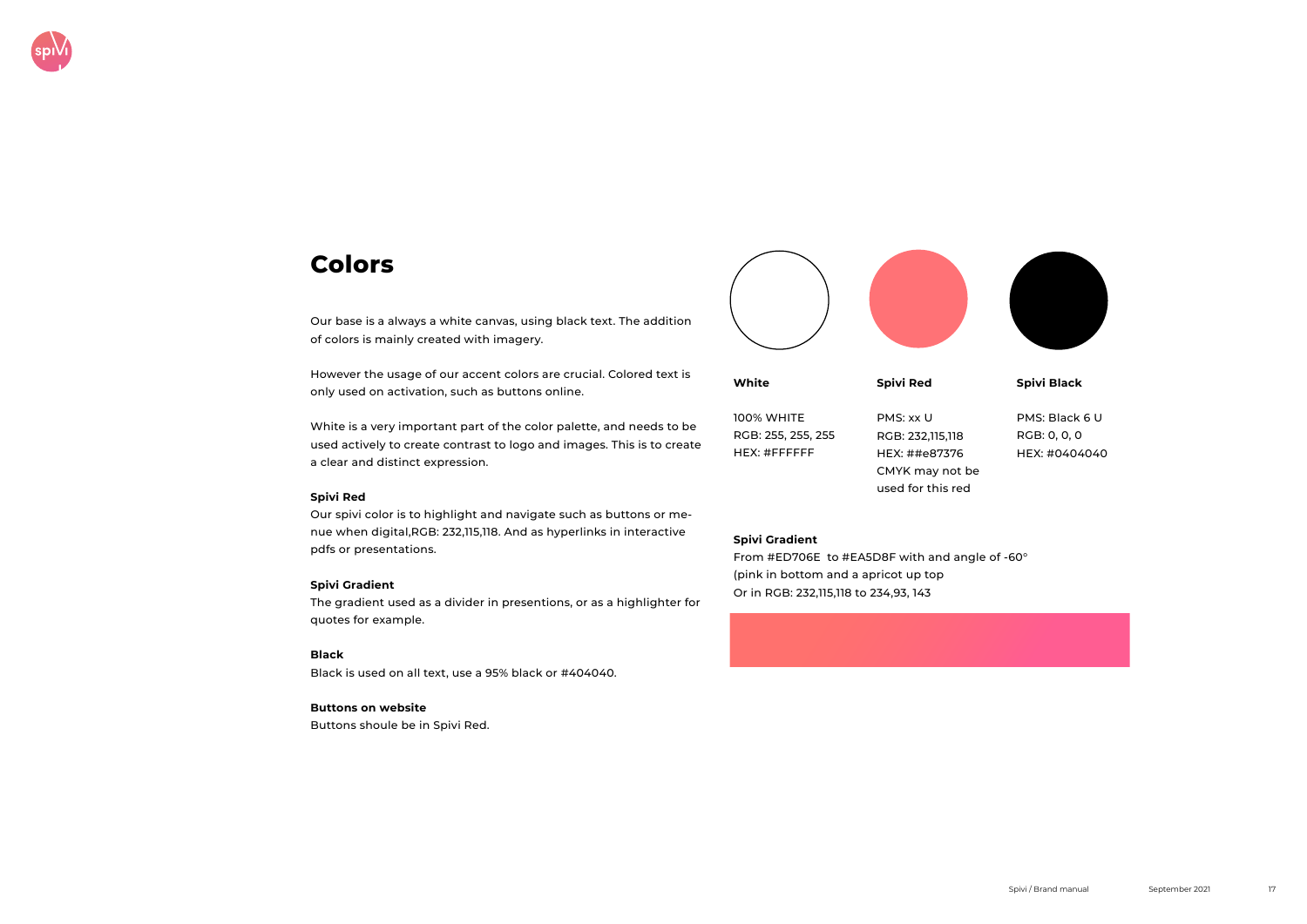**Our imagery and illustrations**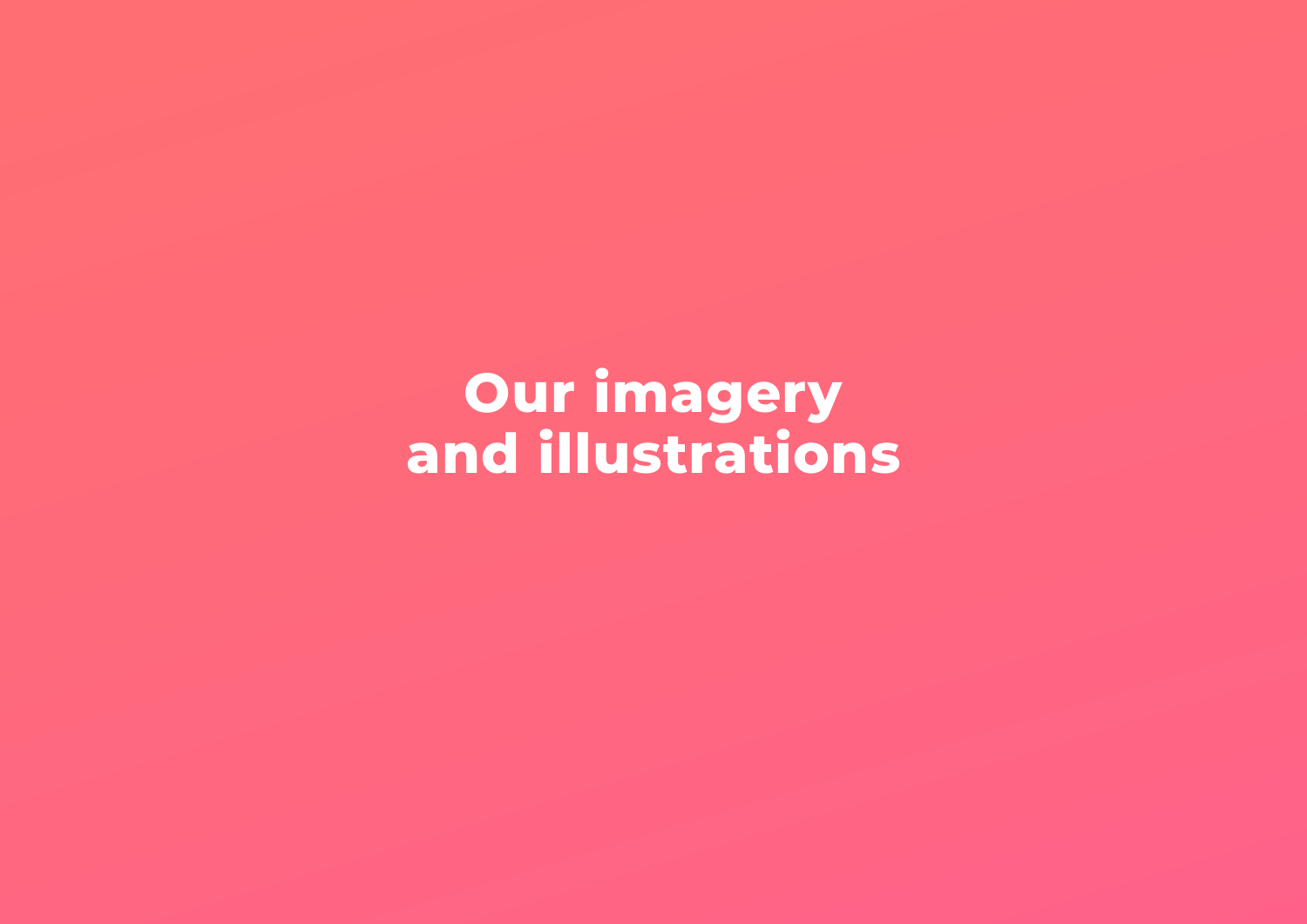

## **World of imagery**

This needs to be reflected. Images that we use shall be colorful, positive and inclusive, representing a diversion of people. We understand our target group by finding the balance in showing both life, context and entrepreneurial spirit. For reference visit www.spivi.se

Spivi creates success stories. Spivi connects brand and people.

#### **Images**

Our images whould contain relaxed and joyful people, avoid stock photos if possible. We are personal and our imagery needs to convey that.

#### **Layout**

When using/layouting the images its important to use a lot of white space in order to be distinct and clear, letting the images speak.

The best brands speak one distinct voice. We can never ever give an impression of being cluttered and/or unfocused. Rather less is less than more is more.

We are trustworthy by not having image that feels forced. Rather not use an image then. It needs to add a postive feeling.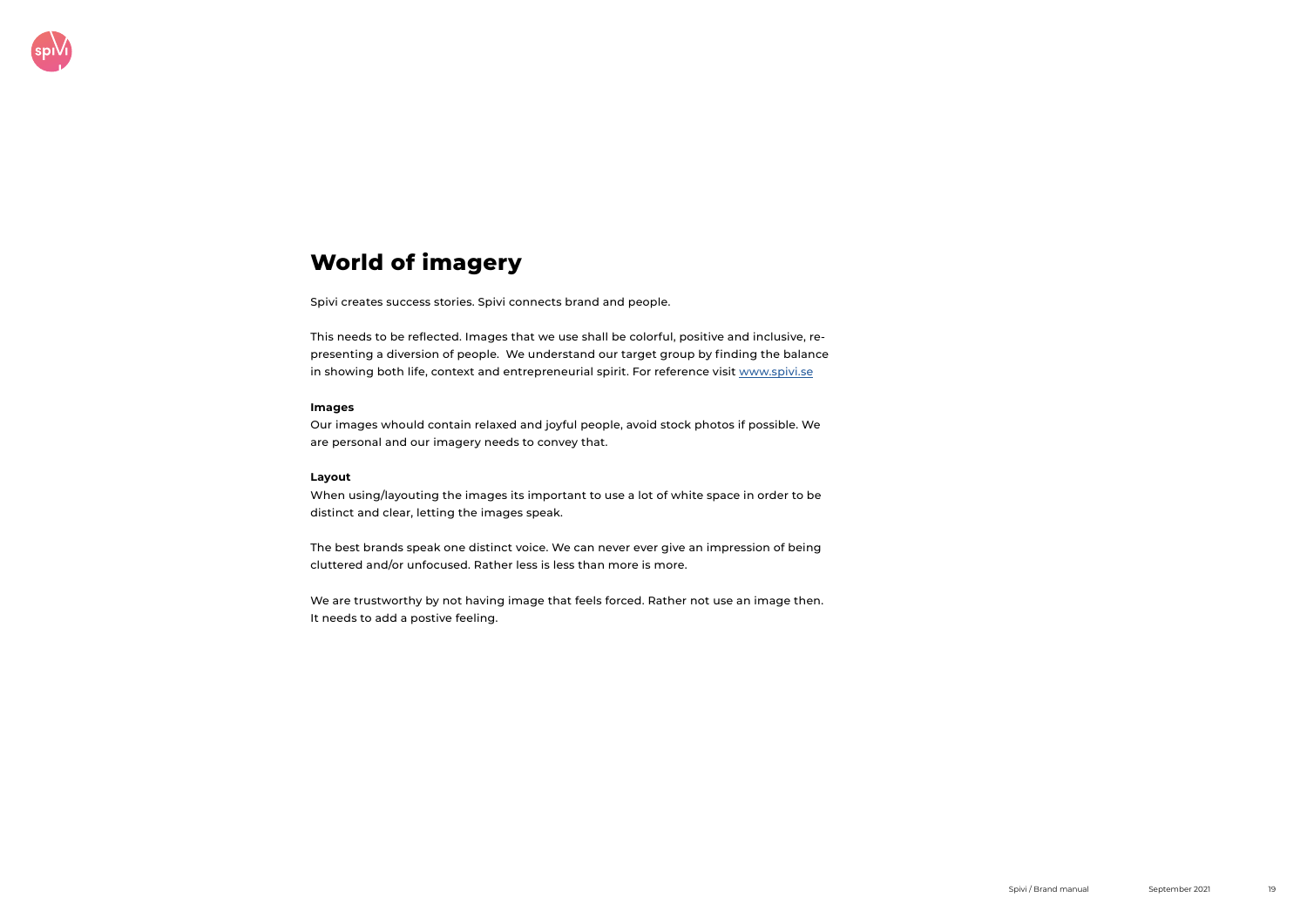



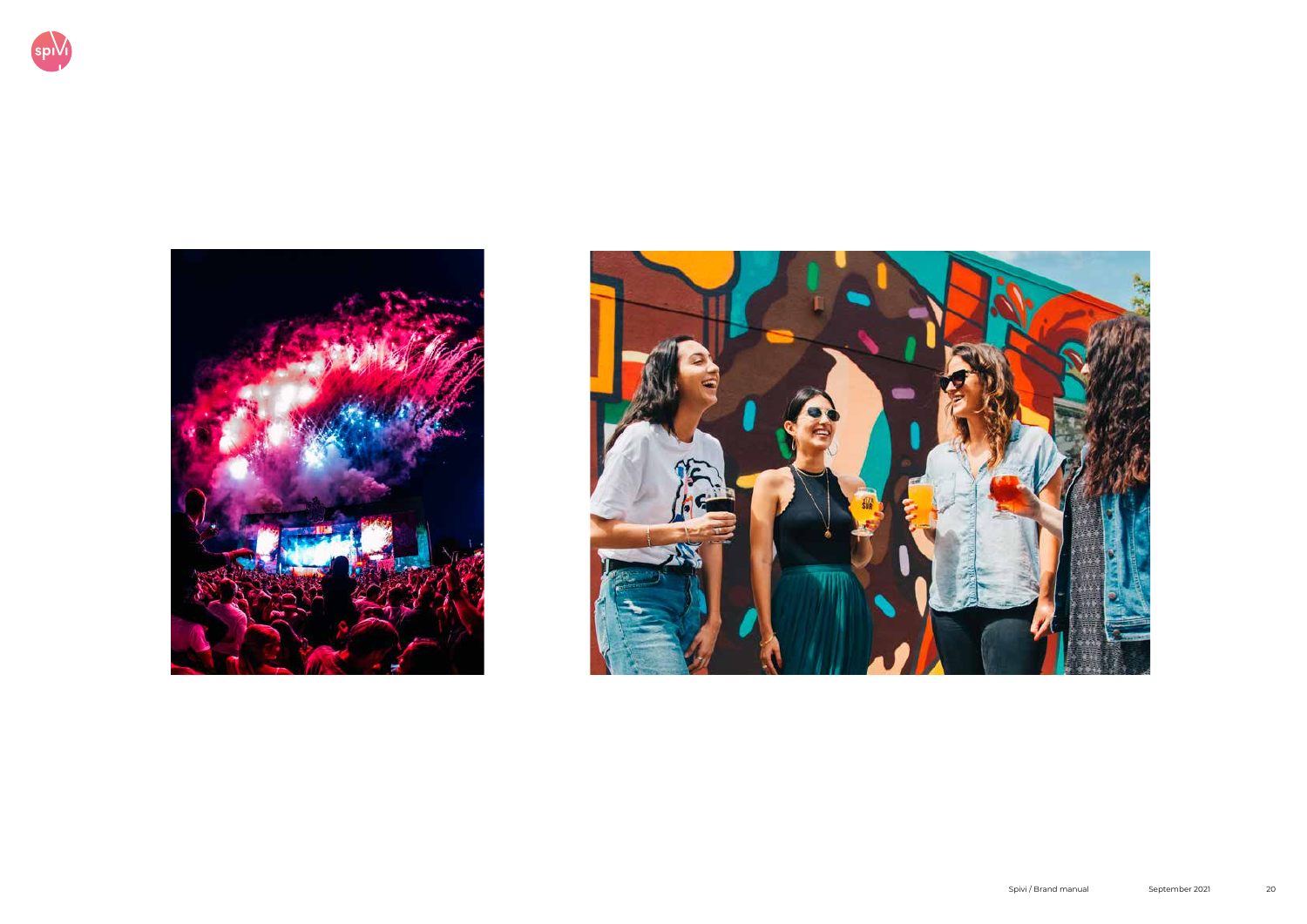

## **Illustrations**

Our illustrations are simple and playful, not only showing our extra effort for all we do but also showing alternative ways of illustrating things. Our illustrations are outlined, only when used on gradient, it can be partly solid, then in balance with outlined. For more references visit www.spivi.se

#### **Layout**

When using/layouting the illustrations its important to use a lot of white/negatvie space in order to be distinct and clear, letting the images speak.

The best brands speak one distinct voice. We can never ever give an impression of being cluttered and/or unfocused. Rather less is less than more is more.







**Confidence Dedication Efficiency Honesty**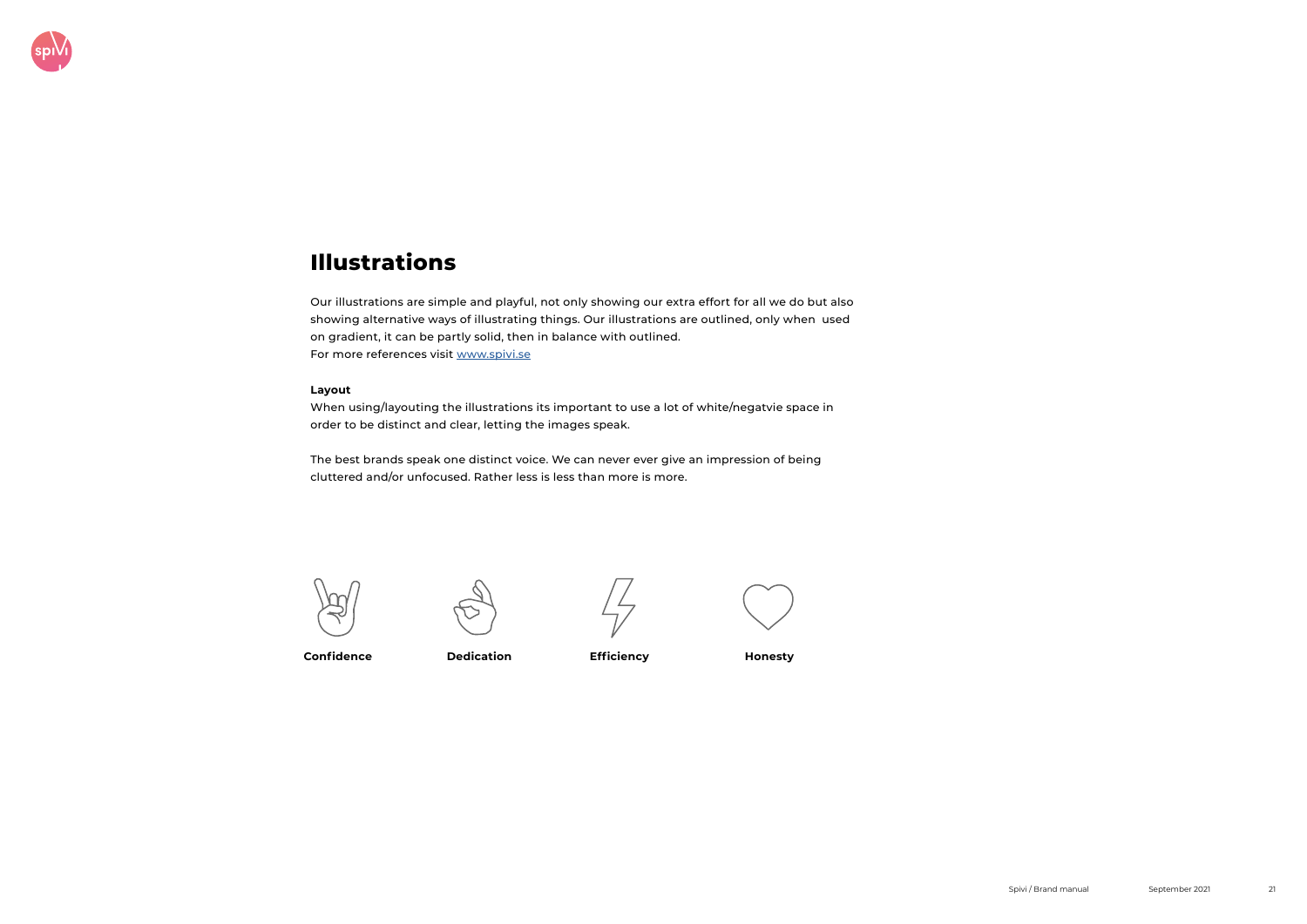**Digital communciation/ design**